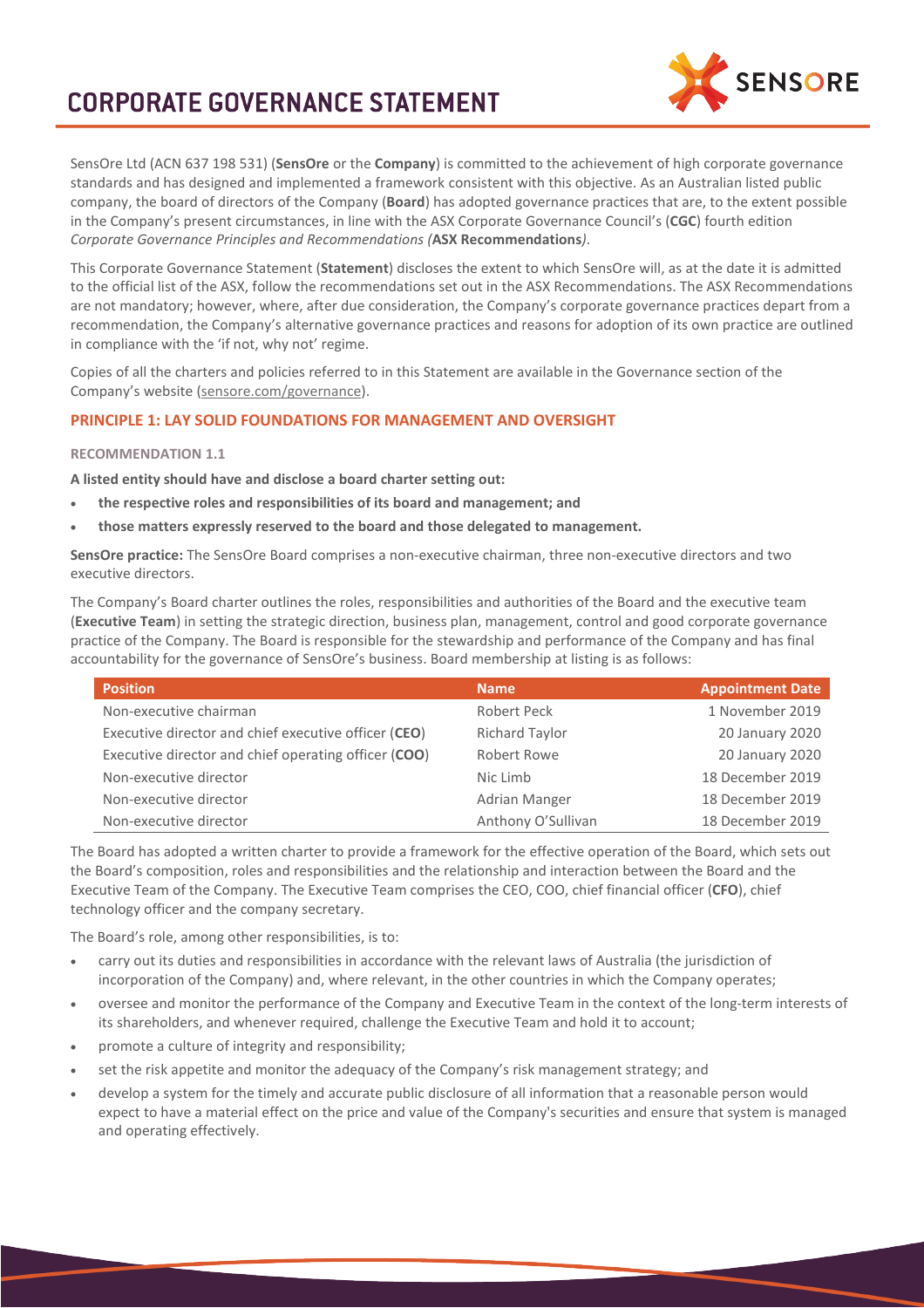

The Board has also established committees to assist the Board's role of protecting, guiding and monitoring the business affairs of the Company in the interest of and for the benefit of stakeholders. The two main committees of the Board are the Audit and Risk Committee (**A&RC**) and the Nomination and Remuneration Committee (**N&RC**). Both committees make recommendations to the Board but do not relieve the Board of its responsibilities. These two Board committees operate within the framework of formally adopted charters establishing their objectives, membership, authority, responsibilities and procedures. The Board may delegate specific responsibilities to ad hoc committees.

The management function is conducted by, or under the supervision of, the CEO as directed by the Board (and by officers to whom the management function is properly delegated by the CEO).

Further details of the Board's role and responsibilities as well as the primary responsibilities of the chairman and the CEO are outlined in the Board charter.

## **RECOMMENDATION 1.2**

**A listed entity should:**

- **undertake appropriate checks before appointing a director or senior executive or putting someone forward for election as a director; and**
- **provide security holders with all material information in its possession relevant to a decision on whether or not to elect or re-elect a director.**

**SensOre practice**: Board appointments and recommendations for re-election are based on recommendations of the N&RC guided by principles of merit, experience, diversity, performance and the strategic direction of the Company.

Directors are elected by shareholders at the first annual general meeting after their appointment by the Board and, following that, must offer themselves for re-election at least once every three years. Before nominating a director for reelection, the Board – in consultation with the N&RC – reviews the performance of that director, the strategic direction and performance of the Company, and the Board's structure, diversity, skills mix and size.

Prior to nominating a new candidate for shareholder election, the candidate's background, experience, character, potential conflicts of interest and qualifications are reviewed by the Board. The Company will undertake appropriate checks, including checks as to the person's character, experience, education, criminal record and bankruptcy history. Candidates are also required to make a statement to the Board regarding their own assessment of their eligibility, good fame and character.

Information in the Company's possession that is deemed relevant to the nomination of a director for election or re-election is communicated to shareholders via notice of meeting documentation. The Board will provide a statement to the Company's shareholders as to whether it supports the election or re-election of the candidate and a summary of the reasons why.

#### **RECOMMENDATION 1.3**

## **A listed entity should have a written agreement with each director and senior executive setting out the terms of their appointment.**

**SensOre practice**: Upon appointment, directors and senior executives are provided with a briefing, an induction pack and an employment agreement letter or a NED appointment letter communicating key duties and responsibilities, time commitment expectations and relevant appointment terms.

## **RECOMMENDATION 1.4**

## **The company secretary of a listed entity should be accountable directly to the board, through the chair, on all matters to do with the proper functioning of the board.**

**SensOre practice:** As outlined in the Company's Board charter, the company secretary's primary role is to support the proper functioning and effectiveness of the Board and its committees and to provide commentary with respect to corporate governance. The company secretary reports directly to the Board through the chairman; however, all directors have access to the company secretary and communication is encouraged. As provided by the Company's constitution, the Board is responsible for the appointment and removal of the company secretary.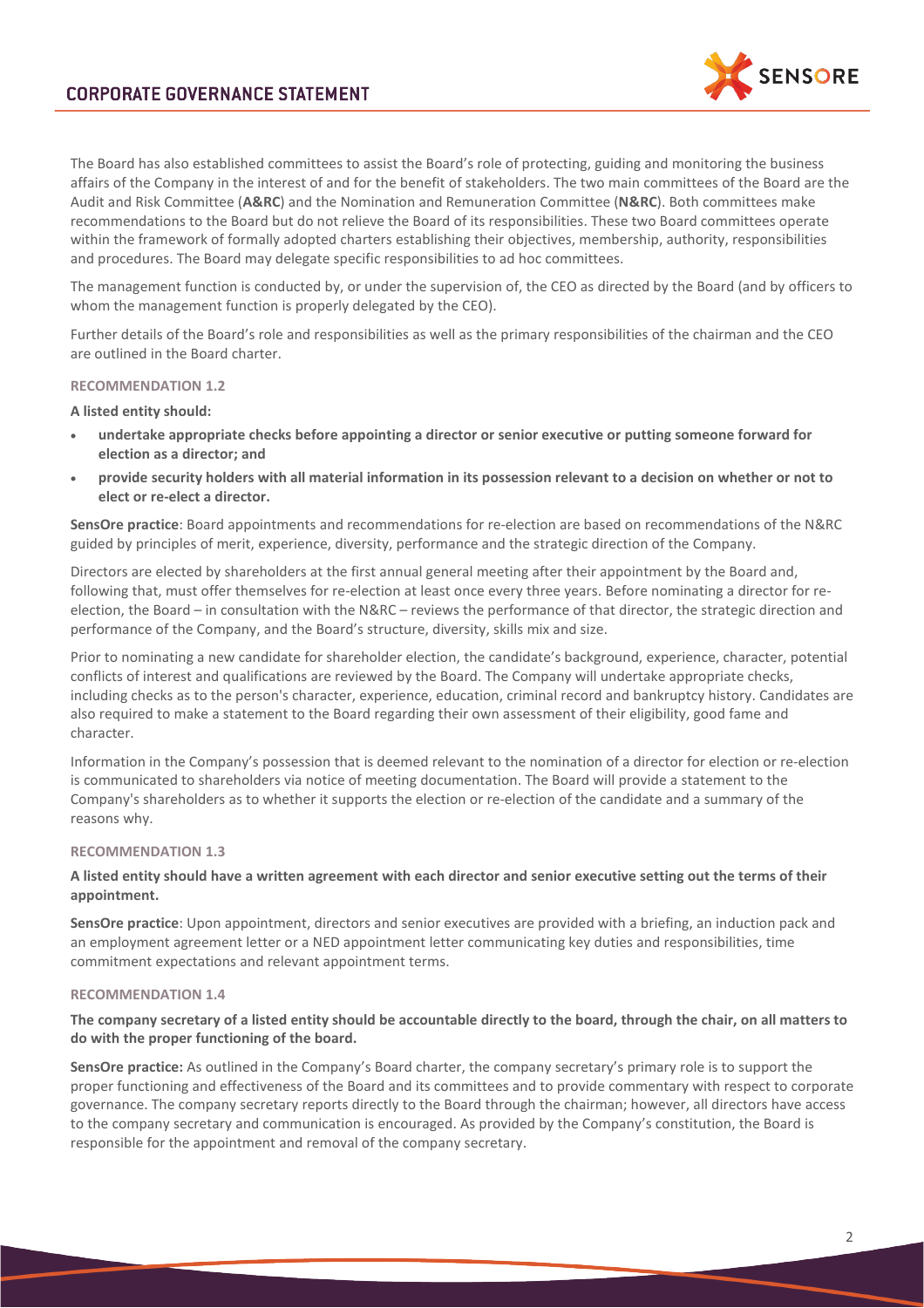

#### **RECOMMENDATION 1.5:**

**A listed entity should:**

- **have and disclose a diversity policy;**
- **through its board or a committee of the board set measurable objectives for achieving gender diversity in the composition of its board, senior executives and workforce generally; and**
- **disclose in relation to each reporting period:**
	- **1. the measurable objectives set for that period to achieve gender diversity;**
	- **2. the entity's progress towards achieving those objectives; and**
	- **3. either:**
		- o **the respective proportions of men and women on the board, in senior executive positions and across the whole workforce (including how the entity has defined 'senior executive' for these purposes); or**
		- o **if the entity is a 'relevant employer' under the Workplace Gender Equality Act, the entity's most recent 'Gender Equality Indicators', as defined in and published under that Act.**

**SensOre practice**: The Company has adopted a diversity policy which is available on its website.

SensOre values a strong and diverse workforce and is committed to developing measurable objectives of diversity and inclusion in its workplace. The Company has implemented a diversity policy which is overseen by the Board and which aligns the Company's management systems with the commitment to develop a culture that values and achieves diversity in its workforce and on its Board.

In its annual report, the Company will disclose the proportion of women employees in the whole organisation, women in senior executive positions and women on the Board. The diversity policy also requires the Board to be made up of directors with an appropriate range of skills, experience and expertise including directors of different ages, ethnicities and backgrounds, who can understand and competently deal with current and emerging business issues, and who can effectively review and challenge the performance of the Executive Team and exercise independent judgment.

SensOre workforce profile at listing is as follows:

|                               | Female | Female % | <b>Male</b>    | Male % |
|-------------------------------|--------|----------|----------------|--------|
| Board                         |        |          |                | 100    |
| Executive Team <sup>1</sup>   |        | 20       | $\overline{4}$ | 80     |
| Other employees <sup>2</sup>  |        | 25       | 9              | 75     |
| <b>Total (excluding NEDs)</b> |        | 24       | 13             | 76     |

1. The 'Executive Team' encompasses the CEO, COO, chief technology officer, CFO and company secretary.

2. 'Other employees' includes: full time, part time, casual and temporary employees but does not include independent contractors or employees of a labour hire or recruitment organisation who have been assigned to work for SensOre.

SensOre is not a 'relevant employer' as defined by the Workplace Gender Equality Act. The Company will report on its progress towards achieving its measurable diversity objectives in future annual reports.

#### **RECOMMENDATION 1.6:**

**A listed entity should:**

- **have and disclose a process for periodically evaluating the performance of the board, its committees and individual directors; and**
- **disclose for each reporting period whether a performance evaluation has been undertaken in accordance with that process during or in respect of that period.**

**SensOre practice**: The Board has adopted processes to measure its own performance and that of its committees and individual directors. Moreover, Board and committee charters require annual evaluation of responsibilities and performance.

The N&RC is responsible for annually evaluating the performance of the Board, both collectively and individually, and considering if the directors as a group have the skills, knowledge and experience to deal with new and emerging business and governance issues. A Board skills matrix has been developed to assist the evaluation process.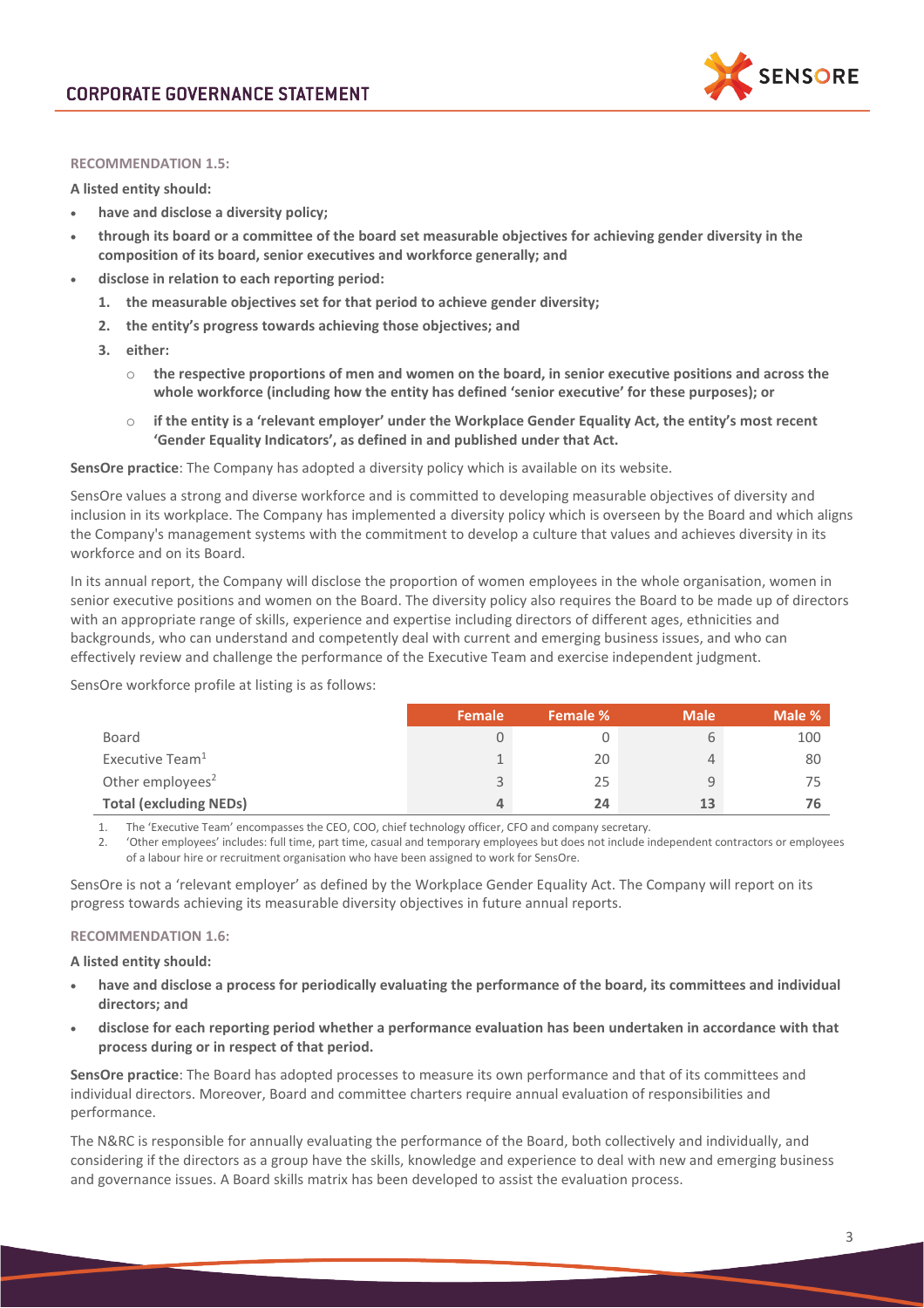

Given SensOre's current Board size and composition, it has not appointed a deputy chair or senior independent director who is responsible for evaluating the performance of the Board chair. The Board and N&RC will consider and seek to address such matters in Board succession planning and performance evaluation activities.

The reporting period of this Statement relates to the Company's listing and as such a formal review process has not been undertaken. The Company intends to conduct relevant reviews during its first full reporting period.

#### **RECOMMENDATION 1.7:**

**A listed entity should:**

- **have and disclose a process for periodically evaluating the performance of its senior executives at least once every reporting period; and**
- **disclose for each reporting period whether a performance evaluation has been undertaken in accordance with that process during or in respect of that period.**

**SensOre practice**: The Board has adopted processes to measure annually the performance of the Executive Team.

The N&RC is responsible for annually evaluating the performance of the Executive Team and will also consider if the Executive Team as a group has the skills, knowledge and experience to deal with new and emerging business and governance issues.

The Company intends to conduct relevant reviews during its first full reporting period and will provide details regarding senior executive performance evaluation in future annual reports.

## **PRINCIPLE 2: STRUCTURE THE BOARD TO BE EFFECTIVE AND ADD VALUE**

#### **RECOMMENDATION 2.1**

**The board of a listed entity should have a nomination committee which:**

- **has at least three members, a majority of whom are independent directors; and**
- **is chaired by an independent director,**

**and disclose:**

- **the charter of the committee;**
- **the members of the committee; and**
- **as at the end of each reporting period, the number of times the committee met throughout the period and the individual attendances of the members at those meetings.**

**SensOre practice**: The Board has established a combined N&RC which is governed by a charter.

Under its charter, the N&RC will ideally have three members, a majority of whom (including the committee chair) are independent directors and all of whom are non-executive directors. Given the current composition of its Board, it is not possible for the Company to comply with the committee's ideal composition. The N&RC comprises Nic Limb and Adrian Manger, both of whom are non-executive directors of the Company. However, neither director is considered independent. Nic Limb is the Chair of the committee and is not the Chair of the Board.

The objectives of the committee are to ensure that the Company:

- has a Board of an effective composition, size and commitment to adequately discharge its responsibilities and duties, having regard to the Board skills matrix;
- has coherent remuneration policies and practices to attract and retain executives and directors who can reasonably be expected to create value for shareholders;
- observes those remuneration policies and practices; and
- fairly and responsibly rewards executives having regard to the performance of the Group, the performance of the executives and the general external pay environment.

The Company has disclosed the relevant qualifications and experience of the members of the N&RC in its Prospectus and will, at the end of each reporting period, provide updates to these details and disclose in its annual report the number of times the committee met throughout the period and the individual attendances of the members at those meetings.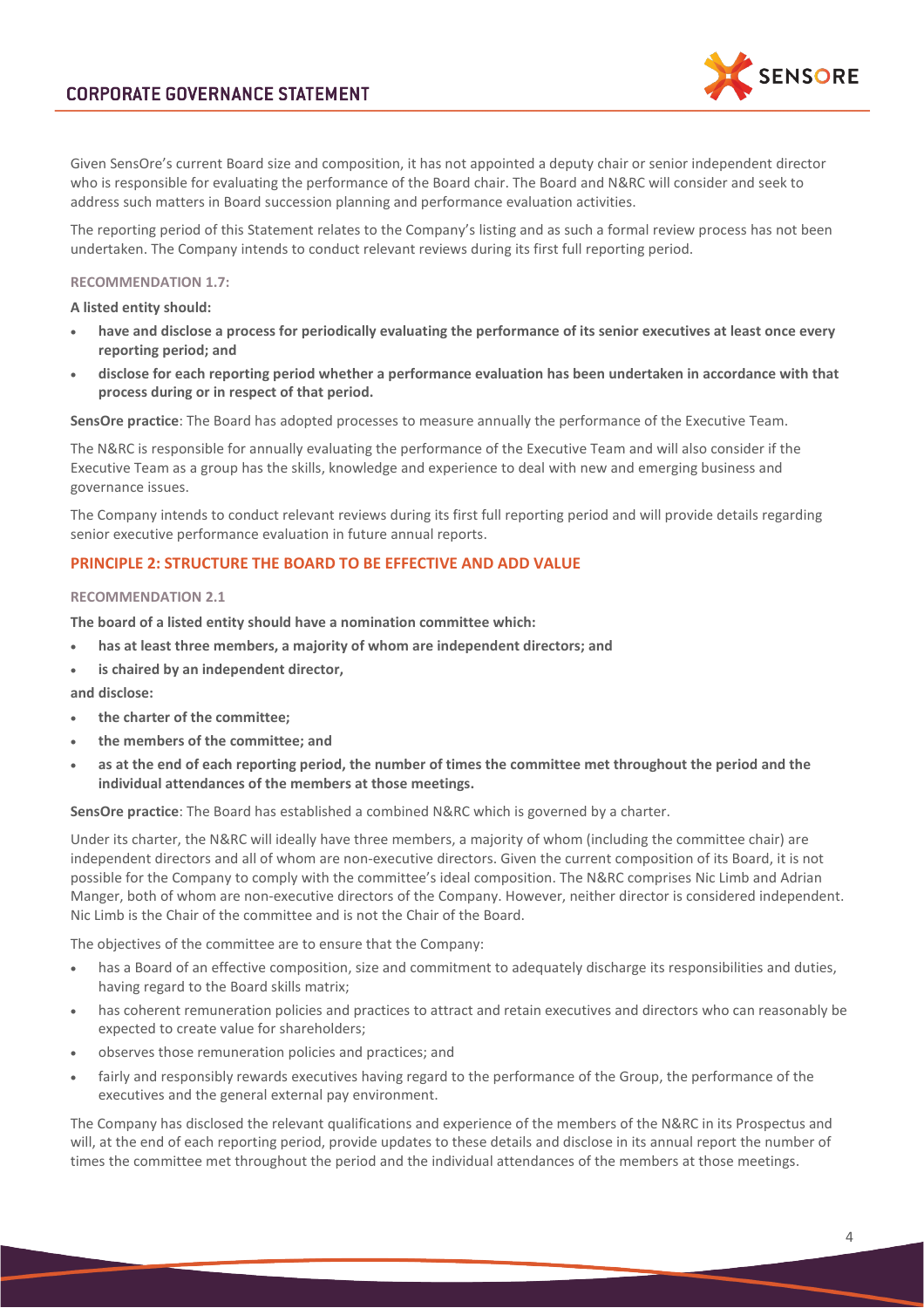

## **RECOMMENDATION 2.2**

**A listed entity should have and disclose a board skills matrix setting out the mix of skills that the board currently has or is looking to achieve in its membership.**

**SensOre practice**: The Company recognises the importance of a Board comprising a balance of complementary skills, knowledge, expertise and operational understanding to adequately discharge its responsibilities and duties. The Board is dedicated to ensuring that it is structured in such a way as to optimise the Company's short and long-term strategic and business performance.

The Company's board skills matrix has been designed to examine alignment between represented skills, experience and qualifications against 'ideal' competencies (as assessed by individual Board members) to fulfil the Company's long-term strategic aims. The matrix has also been designed to review diversity data (such as age, gender and tenure of Board members). Areas identified for attention will be given priority in succession planning.

The N&RC is responsible for regular review of the necessary and desirable competencies of directors, having regard to the Company's board skills matrix.

Details of the skills, experience and expertise of each director are available on the Company's website and will be set out in annual reports.

## **RECOMMENDATION 2.3**

**A listed entity should disclose:** 

- **the names of the directors considered by the board to be independent directors;**
- **if a director has an interest, position or relationship of the type described in Box 2.3 of the ASX Recommendations but the board is of the opinion that it does not compromise the independence of the director, the nature of the interest, position or relationship in question and an explanation of why the board is of that opinion; and**
- **the length of service of each director.**

**SensOre practice**: Determinations as to whether a director is independent are made both by a director's self-assessment and by the other members of the Board.

The Board of SensOre comprises four non-executive directors, including the Chairman, and two executive directors. SensOre's non-executive directors are not independent for the purposes of the ASX Recommendations as they have a shareholding greater than 5% in the Company and/or were connected with the formation of the Company in 2019 and at appointment represented the interests of significant shareholders.

Each director has served on the Board for less than three years.

#### **RECOMMENDATION 2.4**

## **A majority of the board of a listed entity should be independent directors.**

**SensOre practice**: At listing, the Board will not consist of a majority of independent directors. The Board considers that because the Company was only recently incorporated (1 November 2019) it is impractical to have a majority of independent directors on the Board. Notwithstanding that a majority of the Board is not comprised of independent directors, the Board considers that, collectively, the directors bring an objective and independent judgement to the Board's decision-making processes. Furthermore, the directors believe that they are able to objectively analyse the issues before them in the best interests of the Company and in accordance with their duties as directors.

The Board regularly reviews the independence of each director in light of information disclosed by each director.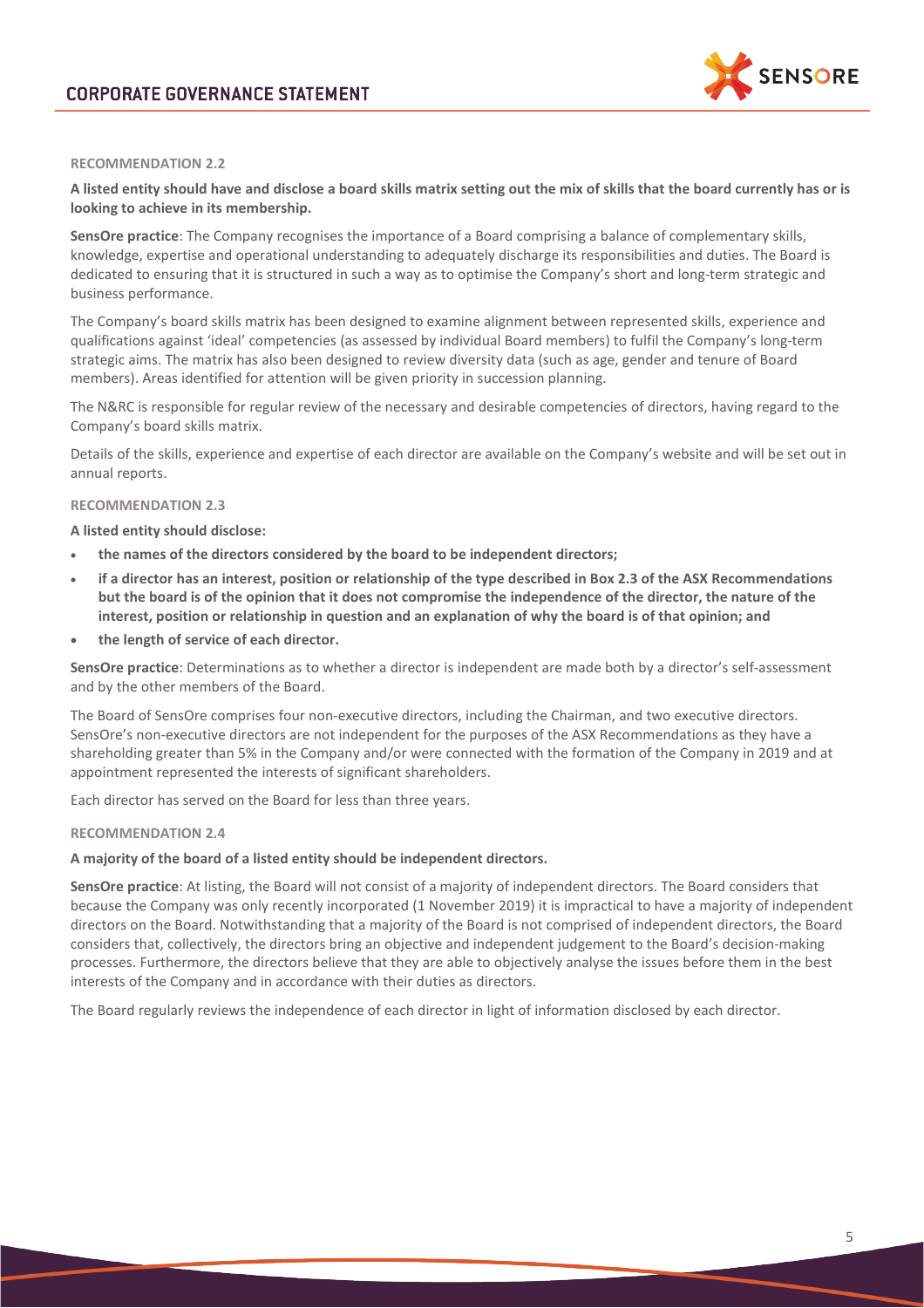

## **RECOMMENDATION 2.5**

## **The chair of the board of a listed entity should be an independent director and, in particular, should not be the same person as the CEO of the entity.**

**SensOre practice**: The Company's chairman, Robert Peck, is not an independent director as he is or represents a significant shareholder of SensOre and was involved in the Company's formation.

The Board acknowledges this recommendation but nevertheless the Board believes that Mr Peck brings objective and unbiased judgement to the role and makes an invaluable contribution to the Company through his considerable skill, experience and deep understanding of the Company's business. Given SensOre's current Board size and composition, it has not appointed a deputy chair or senior independent director who is responsible for evaluating the performance of the Board chair or providing a separate channel of communication for security holders. The Board and N&RC will consider and seek to address such matters in Board succession planning, performance evaluation activities and stakeholder engagement strategies. In general, stakeholders are encouraged to communicate with all Board members.

The roles of chair and CEO are not exercised by the same person. The chairman and the CEO have separate roles and responsibilities which are outlined in SensOre's Board charter.

#### **RECOMMENDATION 2.6**

**A listed entity should have a program for inducting new directors and for periodically reviewing whether there is a need for existing directors to undertake professional development to maintain the skills and knowledge needed to perform their role as directors effectively.**

**SensOre's practice:** On appointment, new directors will be provided induction materials and an employment agreement letter or a non-executive appointment letter which sets out among other things the Company's expectations, time commitments, key duties and appointment terms. The induction program will be designed to provide an introduction to the Company's strategy, technology, operations, and governance structure.

Ongoing professional development is encouraged, and, with chair approval, the Company will cover all reasonable costs incurred to undertake training relevant to the director's position and effective discharge of duties. The Company also provides updates to the Board with respect to governance and industry matters that are relevant to the Company's activities, sector and strategy.

## **PRINCIPLE 3: INSTIL A CULTURE OF ACTING LAWFULLY, ETHICALLY AND RESPONSIBLY**

#### **RECOMMENDATION 3.1**

**A listed entity should articulate and disclose its values.**

**SensOre's practice:** The Company's values are set out in its code of conduct which is included in the Governance section of the Company's website.

#### **RECOMMENDATION 3.2**

**A listed entity should:**

- **have and disclose a code of conduct for its directors, senior executives and employees; and**
- **ensure that the board or a committee of the board is informed of any material breaches of that code.**

**SensOre's practice**: The Company recognises the need to observe the highest standards of corporate practice and business conduct. Accordingly, the Board has adopted a formal code of conduct to be followed by all employees and officers. The code of conduct sets out the Company's position on various matters including ethical conduct, business conduct, compliance, security of information, integrity and conflicts of interest. Directors, senior executives and employees are expected to observe high standards of conduct and ethical behaviour in all of the Company's activities, including in dealings with shareholders, partners, clients, government representatives, service providers, suppliers and the communities in which the Company operates.

In the event of a material breach of the code of conduct, such breach is to be brought to the attention of the Board or a Board committee.

The code of conduct is included in the Governance section of the Company's website.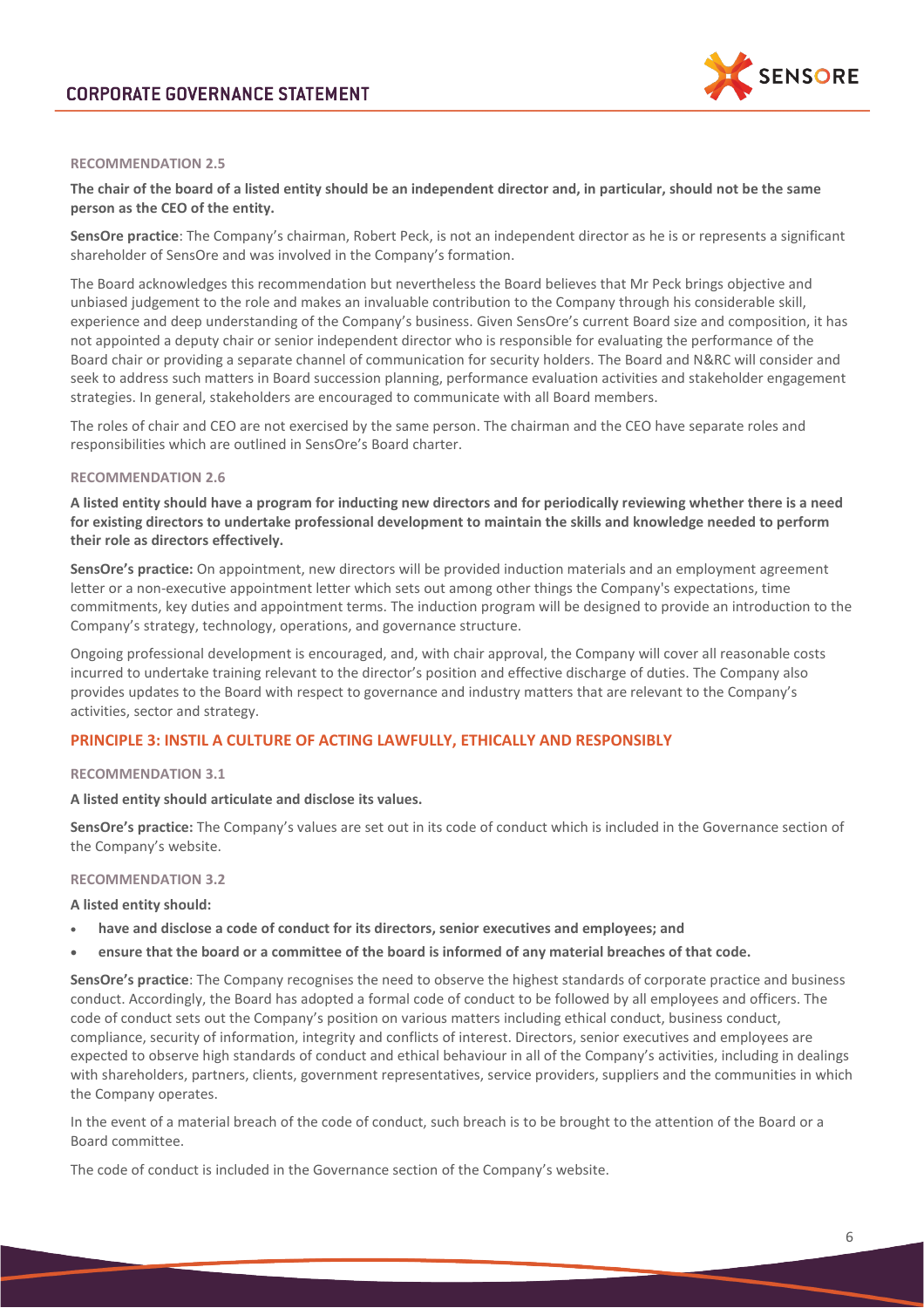

## **RECOMMENDATION 3.3**

**A listed entity should:**

- **have and disclose a whistleblower policy; and**
- **ensure that the board or a committee of the board is informed of any material incidents reported under that policy.**

**SensOre's practice**: The Company is committed to transparency and to building an environment in which people feel free to raise legitimate issues relating to the Company's operations. Accordingly, the Company has adopted a whistleblower policy which sets out information about the types of disclosures that qualify for protection, the protections available to whistleblowers, how the Company will investigate disclosures and support whistleblowers and protect them from detriment, and how the Company will ensure fair treatment of employees who are the subject of or are mentioned in disclosures.

If a material incident is reported under the whistleblower policy, such incident is to be brought to the attention of the Board or a Board committee.

The whistleblower policy is included in the Governance section of the Company's website.

## **RECOMMENDATION 3.4**

**A listed entity should:**

- **have and disclose an anti-bribery and corruption policy; and**
- **ensure that the board or a committee of the board is informed of any material breaches of that policy.**

**SensOre's practice**: The Company is committed to conducting its business activities in an ethical, lawful and socially responsible manner, and in accordance with the laws and regulations of the jurisdictions in which it operates. Accordingly, the Board has adopted an anti-bribery and corruption policy which sets out the responsibilities of the Company and its employees, other personnel and representatives in observing and upholding the prohibition on bribery and related improper conduct and provides information and guidance on how to recognise and deal with instances of bribery and corruption.

All material breaches of the anti-bribery and corruption policy will be reported to the Board.

The policy is included in the Governance section of the Company's website.

## **PRINCIPLE 4: SAFEGUARD THE INTEGRITY OF CORPORATE REPORTS**

#### **RECOMMENDATION 4.1**

**The board of a listed entity should have an audit committee which:** 

- **has at least three members, all of whom are non-executive directors and a majority of whom are independent directors; and**
- is chaired by an independent director, who is not the chair of the board,

**and disclose:** 

- **the charter of the committee;**
- **the relevant qualifications and experience of the members of the committee; and**
- **in relation to each reporting period, the number of times the committee met throughout the period and the individual attendances of the members at those meetings.**

**SensOre's practice**: The Board has established a combined A&RC which is governed by a charter.

Under its charter, this committee is to ideally have three members, a majority of whom (including the committee chair) are independent directors and all of whom are non-executive directors. Given the current composition of its Board, it is not possible for the Company to comply with the committee's ideal composition. The Committee comprises Adrian Manger and Anthony O'Sullivan, both of whom are non-executive directors of the Company. Neither director is considered independent. Adrian Manger, the chair of the committee, is not the chair of the Board and is a Certified Practising Accountant and member of CPA Australia.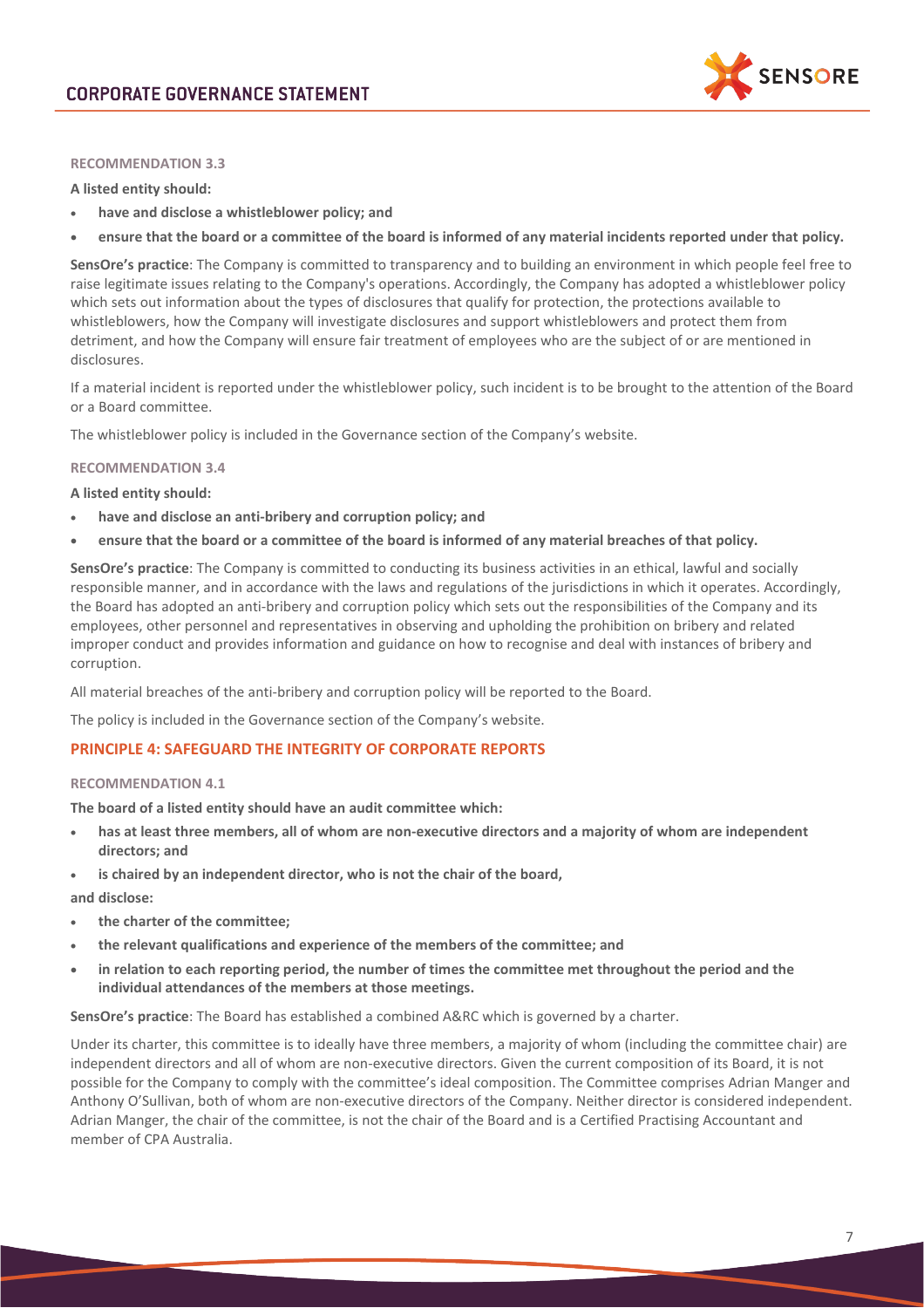

The objectives of the A&RC are to:

- help the Board achieve its objectives in relation to:
	- o financial reporting;
	- o the application of accounting policies;
	- o business policies and practices;
	- o legal and regulatory compliance; and
	- o internal control and risk management and compliance systems;
- maintain and improve the quality, credibility and objectivity of the financial accountability process (including financial reporting on a consolidated basis);
- promote a culture of compliance, honesty, accountability and excellence;
- ensure effective communication between the Board and members of management with respect to risk and compliance;
- ensure effective external audit functions and communication between the Board and the external auditors;
- monitor the Company's adherence to the Code of Conduct adopted by the Board as amended from time to time;
- to assist the Company in fulfilling its responsibilities relating to risk and compliance;
- ensure effective communication to relevant regulators and all stakeholders;
- ensure compliance strategies and the compliance function are effective; and
- receive reports from management on contemporary and emerging sources of risk and the risk controls, such as conduct risk, digital disruption, cyber-security, privacy, data breaches, sustainability and climate change, and mitigation measures that management has in place to deal with those risks.

The Company has disclosed the relevant qualifications and experience of the members of the A&RC in its Prospectus and will, at the end of each reporting period, provide updates to these details and disclose in its annual report the number of times the committee met throughout the period and the individual attendances of the members at those meetings.

#### **RECOMMENDATION 4.2**

**The board of a listed entity should, before it approves the entity's financial statements for a financial period, receive from its CEO and CFO a declaration that, in their opinion, the financial records of the entity have been properly maintained and that the financial statements comply with the appropriate accounting standards and give a true and fair view of the financial position and performance of the entity and that the opinion has been formed on the basis of a sound system of risk management and internal control which is operating effectively.**

**SensOre's practice**: Prior to adoption of the half-year and full-year financial statements of the Company, the A&RC and the Board will receive a written declaration from the Company's CEO and CFO that, in their opinion, the financial records of the entity have been properly maintained in accordance with the *Corporations Act 2001* (Cth) (**Corporations Act**) and that the financial statements comply with the appropriate accounting standards and give a true and fair view of the financial position and performance of the entity and that the opinion has been formed on the basis of a sound system of risk management and internal control which is operating effectively.

This requirement is outlined in the Company's A&RC charter, which is included in the Governance section of the Company's website.

## **RECOMMENDATION 4.3**

## **A listed entity should disclose its process to verify the integrity of any periodic corporate report it releases to the market that is not audited or reviewed by an external auditor.**

**SensOre's practice**: The Company has implemented a review process which includes verification testing of content and a review and sign-off by the CEO and CFO prior to the Board formally approving the release of material public information, including periodic corporate reports that are not audited or reviewed by the Company's external auditor. The process followed is specific to the nature of the relevant announcement or report and includes review by the relevant subject matter expert (including, for example, the COO and CTO) and review against source documentation and relevant regulations. This process will be disclosed in the Company's annual corporate governance statement and, where deemed appropriate, in the report itself.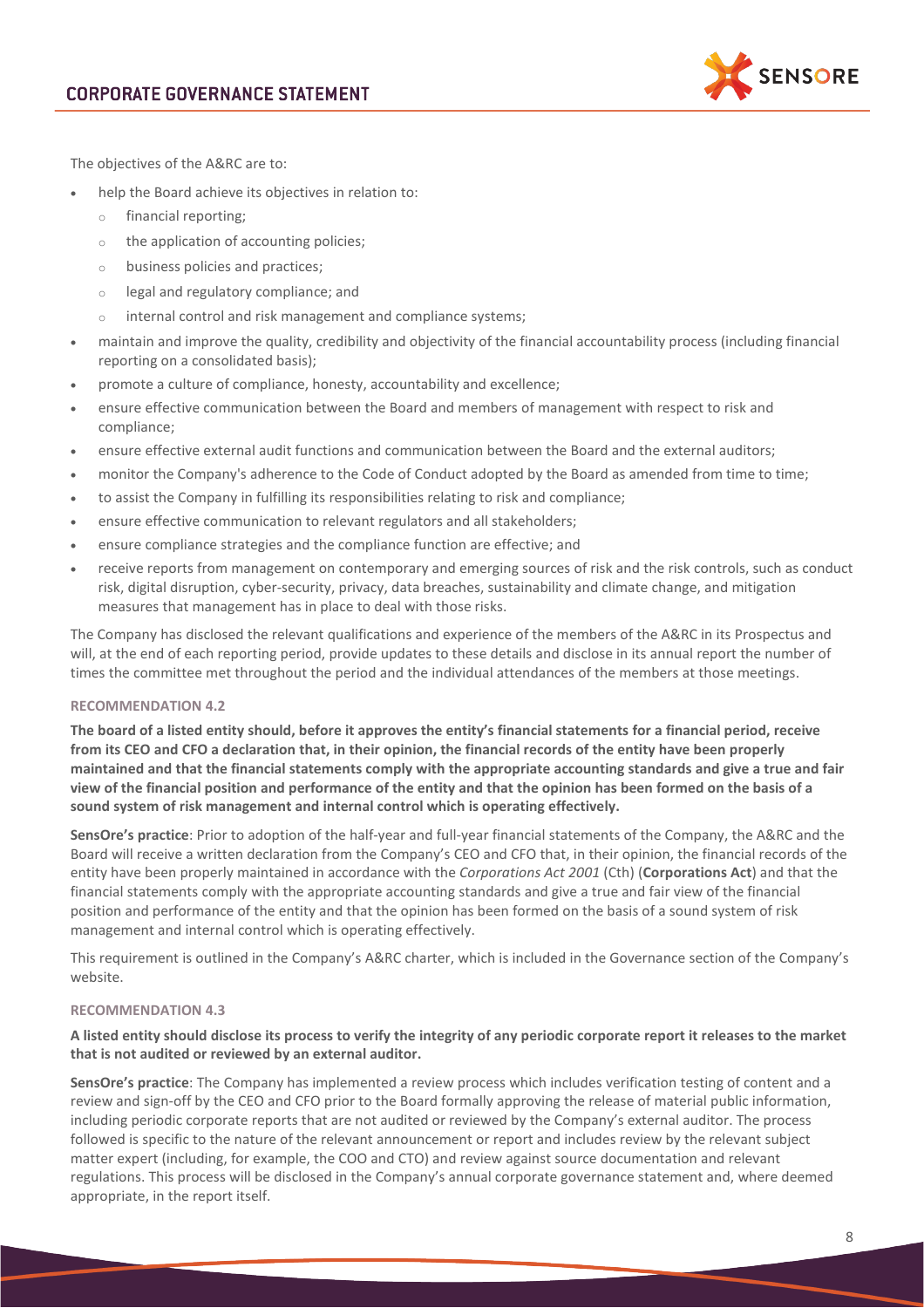

# **PRINCIPLE 5: MAKE TIMELY AND BALANCED DISCLOSURE**

#### **RECOMMENDATION 5.1**

**A listed entity should have and disclose a written policy for complying with its continuous disclosure obligations under listing rule 3.1.**

**SensOre's practice**: The Company is committed to observing its disclosure obligations under the ASX Listing Rules and the Corporations Act. SensOre's aim is to ensure that information in the market is consistent and complete and provides a true and fair view of the Company's activities, operations and financial position. The Company also seeks to communicate in a timely, accurate and accessible manner.

The CEO and company secretary are the Company's reporting officers and ASX liaison officers. However, the Board retains ultimate responsibility for compliance with the Company's continuous disclosure obligations.

The Company has adopted a market disclosure & communications policy which provides a summary of the Company's disclosure compliance practices. The policy is included in the Governance section of the Company's website.

#### **RECOMMENDATION 5.2**

**A listed entity should ensure that its board receives copies of all material market announcements promptly after they have been made.**

**SensOre's practice**: The Company has processes in place to ensure that all directors receive copies of all market announcements released to the ASX.

#### **RECOMMENDATION 5.3**

**A listed entity that gives a new and substantive investor or analyst presentation should release a copy of the presentation materials on the ASX Market Announcements Platform ahead of the presentation.**

**SensOre's practice**: The Company's market disclosure & communications policy provides that a copy of any new and substantive investor or analyst presentation materials will be released to the ASX and published on the ASX Market Announcements Platform prior to the making of those presentations.

## **PRINCIPLE 6: RESPECT THE RIGHTS OF SECURITY HOLDERS**

#### **RECOMMENDATION 6.1**

#### **A listed entity should provide information about itself and its governance to investors via its website.**

**SensOre's practice**: SensOre provides investors with comprehensive and timely information about its history, business activities, team, key events including its AGM, and corporate governance on its website.

Investors will also be able to access copies of the Company's announcements, periodic reports, financial statements, notices of meetings of security holders, media releases and presentations on its website.

#### **RECOMMENDATION 6.2**

## **A listed entity should have an investor relations program that facilitates effective two-way communication with investors.**

**SensOre's practice**: The Board recognises that shareholders are the ultimate owners of the Company and should receive timely and relevant high-quality information about their investment. Similarly, prospective investors should be able to make informed investment decisions when considering the purchase of the Company's securities.

SensOre's investor relations program is underpinned by a commitment to provide information via ASX announcements, regular investor presentations, Board and executive addresses at general meetings, analyst briefings, and annual reports. The Company also encourages investors and other stakeholders to attend general meetings, sign up to the Company's email subscription service and access up-to-date news and background information via the Company's website.

The Company's market disclosure & communications policy is a key guiding document in facilitating effective two-way communication.

Shareholders are encouraged to contact the Company to seek information on any appropriate matter. Contact details of authorised spokespeople are provided in all outgoing communications. The Company is committed to responding to all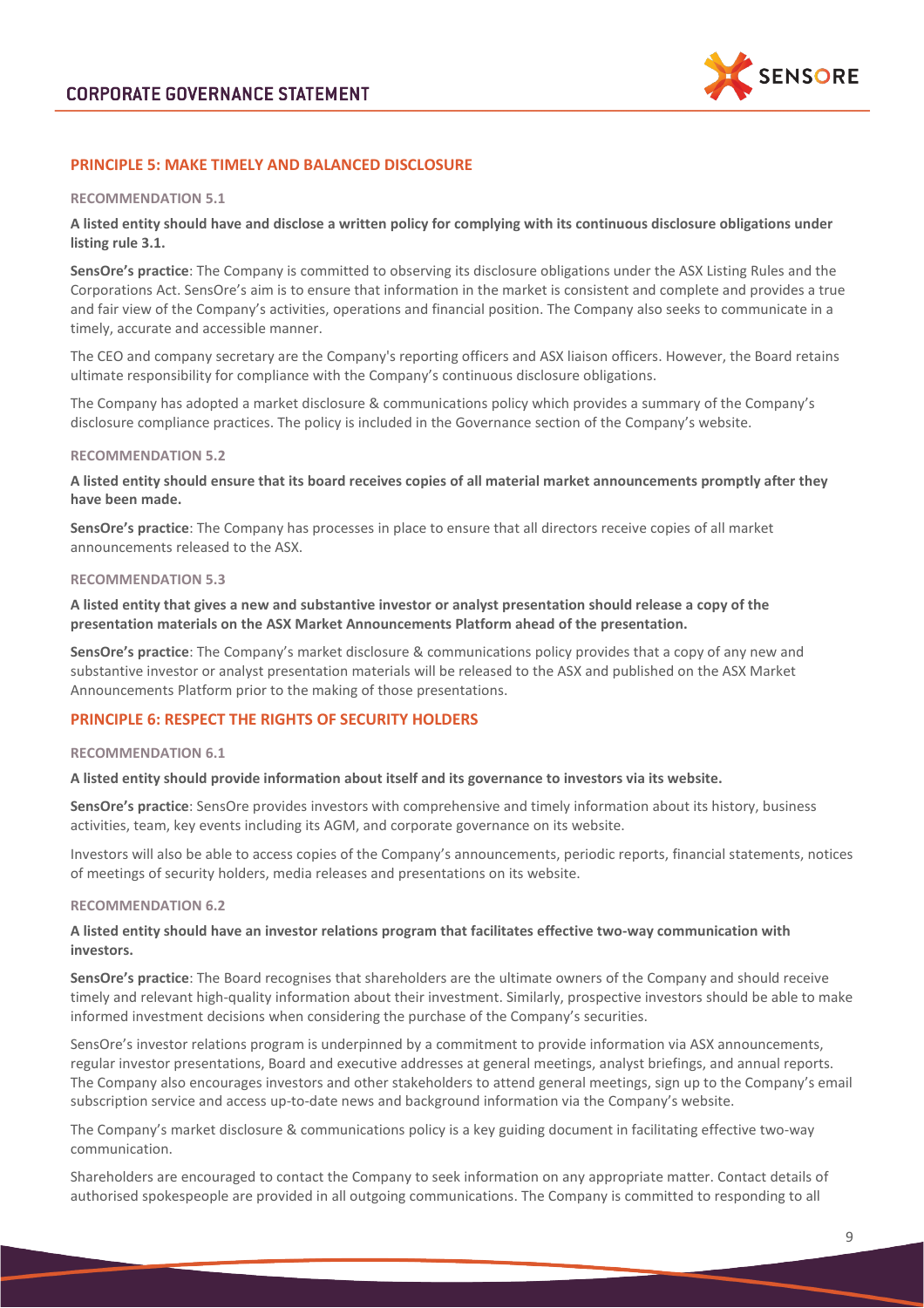

genuine communications in a timely manner; however, all information provided will be limited to that which is available in the public domain.

The Company will seek to continually improve its investor relations activities and welcomes investor feedback.

## **RECOMMENDATION 6.3**

## **A listed entity should disclose how it facilitates and encourages participation at meetings of security holders.**

**SensOre's practice**: General meetings are an important vehicle through which security holders exercise their rights as owners of the Company and provide an opportunity to communicate directly with Company representatives. Additionally, general meetings form a part of the Company's commitment to ongoing shareholder dialogue. Shareholder participation at general meetings is encouraged to ensure a high level of accountability, strengthen investor understanding of the Company's strategy and goals, and enable shareholder participation in decision-making.

The Company will seek to facilitate shareholder participation through:

- providing, in a timely fashion, a concise notice of meeting written in clear language that encourages shareholders to attend and ask questions of the Board, executive team and the Company's auditor;
- adopting voting systems that enable security holders who cannot attend the meeting in person to lodge their proxy by traditional means as well as via online and mobile voting platforms;
- structuring meetings to include a Company presentation so that attendees are provided with an update on the Company's current activities; and
- ensuring that meetings are organised such that they encourage questions from attendees by allowing time for questions during the meeting and encouraging attendees to stay and meet with Company representatives following close of formal business.

## **RECOMMENDATION 6.4**

## **A listed entity should ensure that all substantive resolutions at a meeting of security holders are decided by a poll rather than by a show of hands.**

**SensOre's practice**: The Company will ensure a poll is used for the determination of substantive resolutions at meetings of shareholders, particularly resolutions subject to voting exclusions or restrictions.

#### **RECOMMENDATION 6.5**

## **A listed entity should give security holders the option to receive communications from, and send communications to, the entity and its security registry electronically.**

**SensOre's practice**: Consistent with its commitment to timely, balanced and accessible communication with investors and stakeholders as well as the Company's commitment to sustainable practices, wherever feasible the Company adopts and encourages the use of electronic communication. The Company's share registry, Computershare Investor Services Pty Limited, also facilitates and encourages the use of electronic communications as well as providing a platform wherein security details can be securely viewed and managed online.

# **PRINCIPLE 7: RECOGNISE AND MANAGE RISK**

#### **RECOMMENDATION 7.1**

**The board of a listed entity should have a committee or committees to oversee risk, each of which:**

- **has at least three members, a majority of whom are independent directors; and**
- **is chaired by an independent director,**
- **and disclose:**
- **the charter of the committee;**
- **the members of the committee; and**
- **as at the end of each reporting period, the number of times the committee met throughout the period and the individual attendances of the members at those meetings.**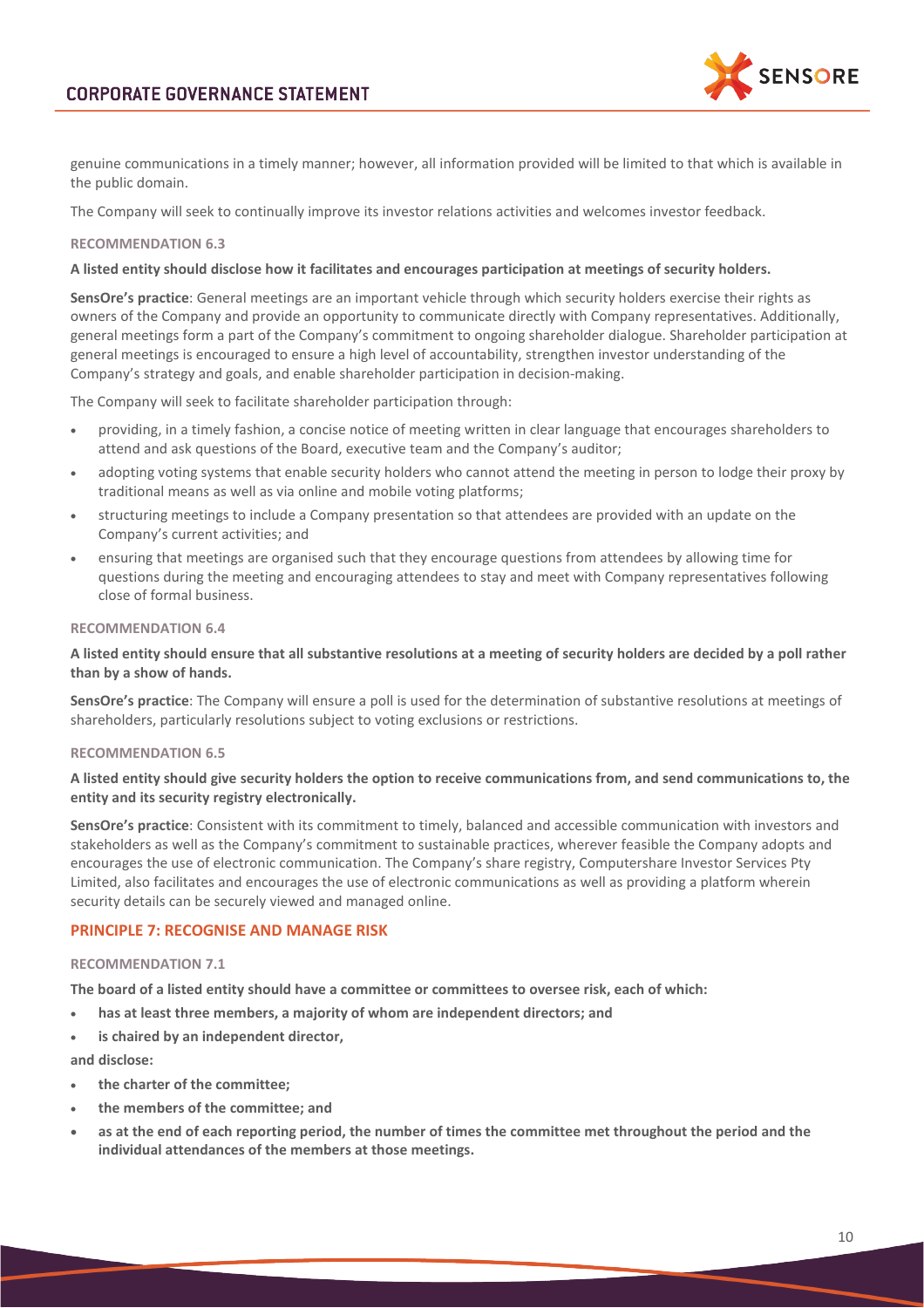

**SensOre's practice**: The Board has established a combined A&RC which is governed by a charter.

Under its charter, this committee is to ideally have three members, a majority of whom (including the committee chair) are independent directors and all of whom are independent, non-executive directors. Given the current composition of its Board, it is not possible for the Company to comply with the committee's ideal composition. The Committee comprises Adrian Manger and Anthony O'Sullivan, both of whom are non-executive directors. Neither director is considered independent. Adrian Manger, the chair of the committee, is not the chair of the Board and is a Certified Practising Accountant and member of CPA Australia.

For further details regarding the committee's objectives, see Recommendation 4.1.

The Company has disclosed the relevant qualifications and experience of the members of the A&RC in its Prospectus and will, at the end of each reporting period, provide updates to these details and disclose in its annual report the number of times the committee met throughout the period and the individual attendances of the members at those meetings.

#### **RECOMMENDATION 7.2**

#### **The board or a committee of the board should:**

- **review the entity's risk management framework at least annually to satisfy itself that it continues to be sound and that the entity is operating with due regard to the risk appetite set by the board; and**
- **disclose, in relation to each reporting period, whether such a review has taken place.**

**SensOre's practice**: The Board is responsible for setting the Company's risk appetite and monitoring the adequacy of the Company's risk management strategy developed and implemented by executive management. The A&RC is responsible for overseeing the establishment and implementation of risk management and internal compliance and control systems and ensuring there is a mechanism for assessing the efficiency and effectiveness of those systems.

Management is responsible for designing and implementing risk management and internal compliance and control systems which identify the material risks facing the SensOre Group. In addition, management must promote and monitor the culture of risk management within the Group and compliance with internal risk systems and processes by employees. Management must report at each Board meeting on risk management to the directors and A&RC.

The division of responsibility between the Board, the A&RC and management aims to ensure that specific responsibilities for risk management are clearly communicated and understood.

The Company will provide details on whether a review of its risk management framework has taken place in future annual reports.

## **RECOMMENDATION 7.3**

**A listed entity should disclose:**

- **if it has an internal audit function, how the function is structured and what role it performs; or**
- **if it does not have an internal audit function, that fact and the processes it employs for evaluating and continually improving the effectiveness of its governance, risk management and internal control processes.**

**SensOre's practice**: The Company is not currently of a size that can reasonably be expected to support an internal audit function. The A&RC will monitor and review the Company's need for an internal audit function on a regular (and at least annual) basis.

The Board has implemented a policy framework designed to ensure that the Group's risks are identified and that controls are in place, adequate, and functioning effectively.

The Executive Team is responsible to the Board for effective implementation and management of the Company's risk framework and internal control processes and will report regularly to the Board and the A&RC. The Company's risk oversight & management policy is available on the Company's website.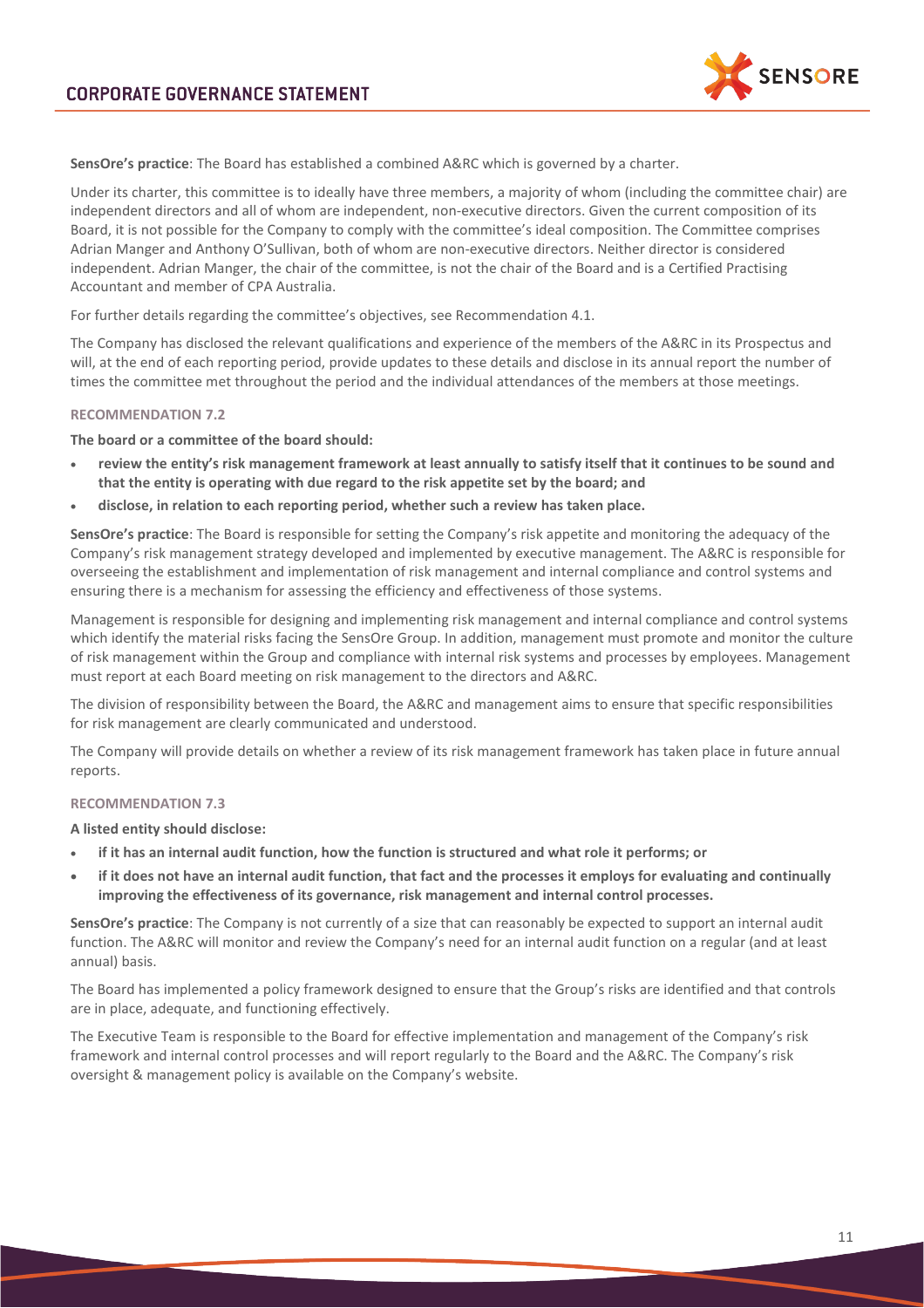

## **RECOMMENDATION 7.4**

## **A listed entity should disclose whether it has any material exposure to environmental or social risks and, if it does, how it manages or intends to manage those risks.**

**SensOre's practice**: The Company recognises that risks are inherent in its business and go hand in hand with opportunity and growth. SensOre is committed to achieving a high standard of performance in all its business activities and operations and recognises that active identification and management of risk is fundamental. To be most effective, the Company considers that managing risk should become part of the culture of the organisation, embedded into the Company's philosophy, practices and business processes.

SensOre faces a range of risks in its business activities, including strategic, operational, financing, environmental, compliance, financial reporting, sustainability and other market risks. Where considered appropriate, these risks are insured against as well as being integrated into risk management practices. There are a number of risks, both specific and general in nature, to SensOre which may, either individually or in combination, affect the future operational and financial performance of the Company.

The Company will disclose whether it has any material exposure to economic, environmental and social sustainability risks and, if it does, how it manages or intends to manage those risks. Material risks will be disclosed in the Company's annual reports.

## **PRINCIPLE 8: REMUNERATE FAIRLY AND RESPONSIBLY**

## **RECOMMENDATION 8.1**

**The board of a listed entity should have a remuneration committee which:** 

- **has at least three members, a majority of whom are independent directors; and**
- **is chaired by an independent director,**

**and disclose:** 

- **the charter of the committee;**
- **the members of the committee; and**
- **as at the end of each reporting period, the number of times the committee met throughout the period and the individual attendances of the members at those meetings.**

**SensOre's practice**: The Board has established a combined N&RC which is governed by a charter.

Under its charter, this committee is to ideally have three members, a majority of whom (including the committee chair) are independent directors and all of whom are independent, non-executive directors. Given the current composition of its Board, it is not possible for the Company to comply with the committee's ideal composition. The Committee comprises Nic Limb and Adrian Manger, both of whom are non-executive directors. Neither director is considered independent. Nic Limb is the Chair of the committee and is not the Chair of the Board.

Further details regarding the committee are provided at Recommendation 2.1.

The Company has disclosed the relevant qualifications and experience of the members of the N&RC in its Prospectus and will, at the end of each reporting period, provide updates to these details and disclose in its annual report the number of times the committee met throughout the period and the individual attendances of the members at those meetings.

#### **RECOMMENDATION 8.2**

## **A listed entity should separately disclose its policies and practices regarding the remuneration of non-executive directors and the remuneration of executive directors and other senior executives.**

**SensOre's practice**: The Company's remuneration policy which provides guidance on SensOre's remuneration framework, structure and practice with respect to non-executive and executive directors, senior management and other staff is available on the Company's website.

Disclosure regarding historical practice is also provided in the Company's IPO Prospectus and the annual report for the year ended 30 June 2021, which are available in the Investor section of the Company's website.

The Company will continue to disclose its policies and practices regarding remuneration in future annual reports.